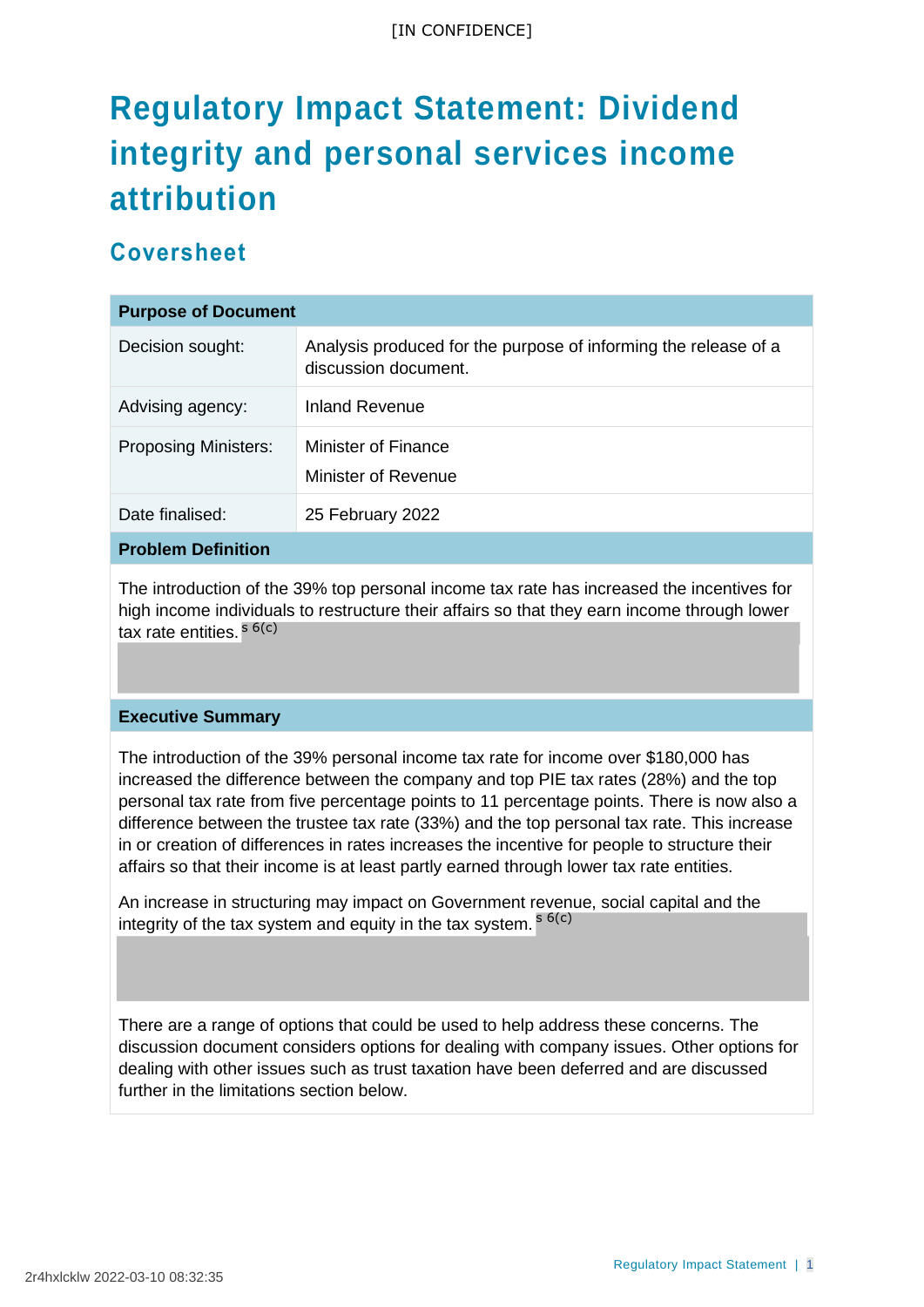The company measures considered in the discussion document include dividend integrity issues, Available Subscribed Capital (ASC) and net capital gains reporting and possible expansion of the personal services attribution rule. Another area of company taxation that was initially considered is the area of shareholder loans. This has been deferred but is also discussed below.

#### **Limitations and Constraints on Analysis**

The Government has ruled out aligning the top personal income tax rate with the company and trustee tax rates or introducing a capital gains tax. Instead, the Government has directed officials to work on integrity measures that focus on mechanisms that divert the income of a taxpayer on the 33% or 39% rate through channels that allow it to be taxed at a lower rate.

Inland Revenue will be receiving more specific information from trustees for the 2021–22 and later income years under provisions in the recently enacted amendments to the personal income tax rate legislation. This additional information could help inform in more detail how trusts are used and what measures could be considered to prevent undertaxation from the use of trusts. For this reason, the work on trust integrity measures has been deferred until the additional information has been received. It has also been publicly stated that officials would consider any potential changes to the taxation of trusts based on the new information.

The use of shareholder loans is another complicated aspect of the work on integrity measures and, to date, it has not been possible to complete this work due to limited resources. Consequently, this has been deferred.

Data for the 2021–22 income year (being the income year that the new 39% rate came into effect) is incomplete, so officials have had to rely on pre-2021 data and small amounts of current year data. Behavioural trends are however well-established from historic data, including from the period that the former top personal income tax rate of 39% was in effect (between 2000 and 2009).

Consultation on the proposed integrity measures is incomplete, as the discussion document proposed for release will form the key part of the consultation process.

Further data analysis will occur as the consultation process takes place.

#### **Responsible Manager**

Paul Fulton Acting Policy Lead Policy and Regulatory Stewardship Inland Revenue s 9(2)(a)

25 February 2022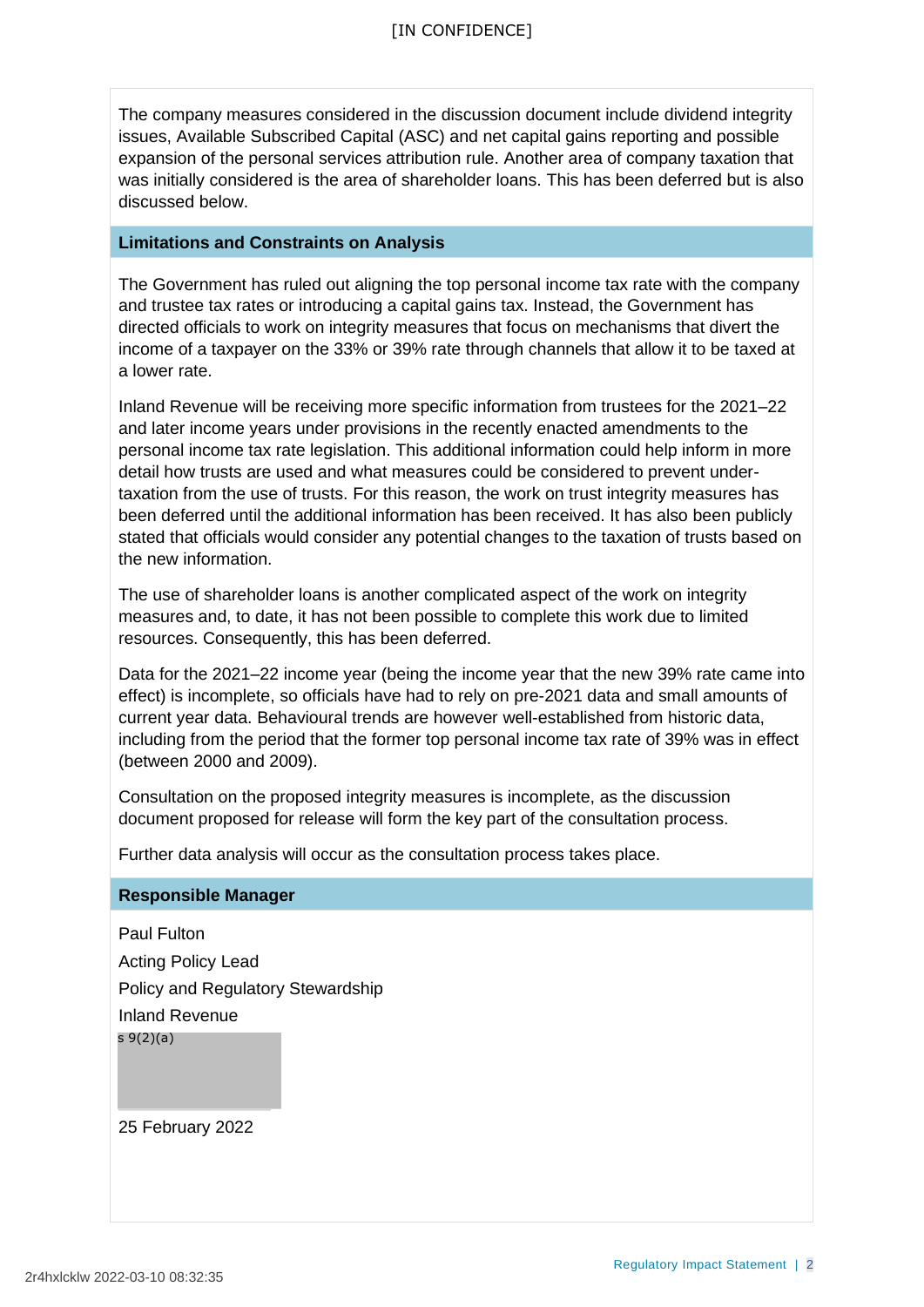# [IN CONFIDENCE]

| <b>Quality Assurance</b>   |                                                                                                                                                                                                                                                                                                                                                                                                                                                                                                                                                                                                                                                                                                                                                                                             |
|----------------------------|---------------------------------------------------------------------------------------------------------------------------------------------------------------------------------------------------------------------------------------------------------------------------------------------------------------------------------------------------------------------------------------------------------------------------------------------------------------------------------------------------------------------------------------------------------------------------------------------------------------------------------------------------------------------------------------------------------------------------------------------------------------------------------------------|
| <b>Reviewing Agency:</b>   | <b>Inland Revenue</b>                                                                                                                                                                                                                                                                                                                                                                                                                                                                                                                                                                                                                                                                                                                                                                       |
| Assessment and<br>Comment: | The Quality Assurance reviewer from Inland Revenue has<br>reviewed the Dividend integrity and personal services income<br>attribution interim regulatory impact statement (RIS) prepared by<br>Inland Revenue and considers that the information and analysis<br>summarised in the RIS partially meets the quality assurance<br>criteria. This is because the impacts on the affected taxpayers are<br>currently unknown. Consultation on the proposals may help to<br>inform the likely magnitude of the impacts and to refine the design<br>of the proposals to minimise or reduce compliance costs. Inland<br>Revenue will report back to Cabinet with a final RIS with further<br>information on these impacts when final policy decisions are<br>sought following public consultation. |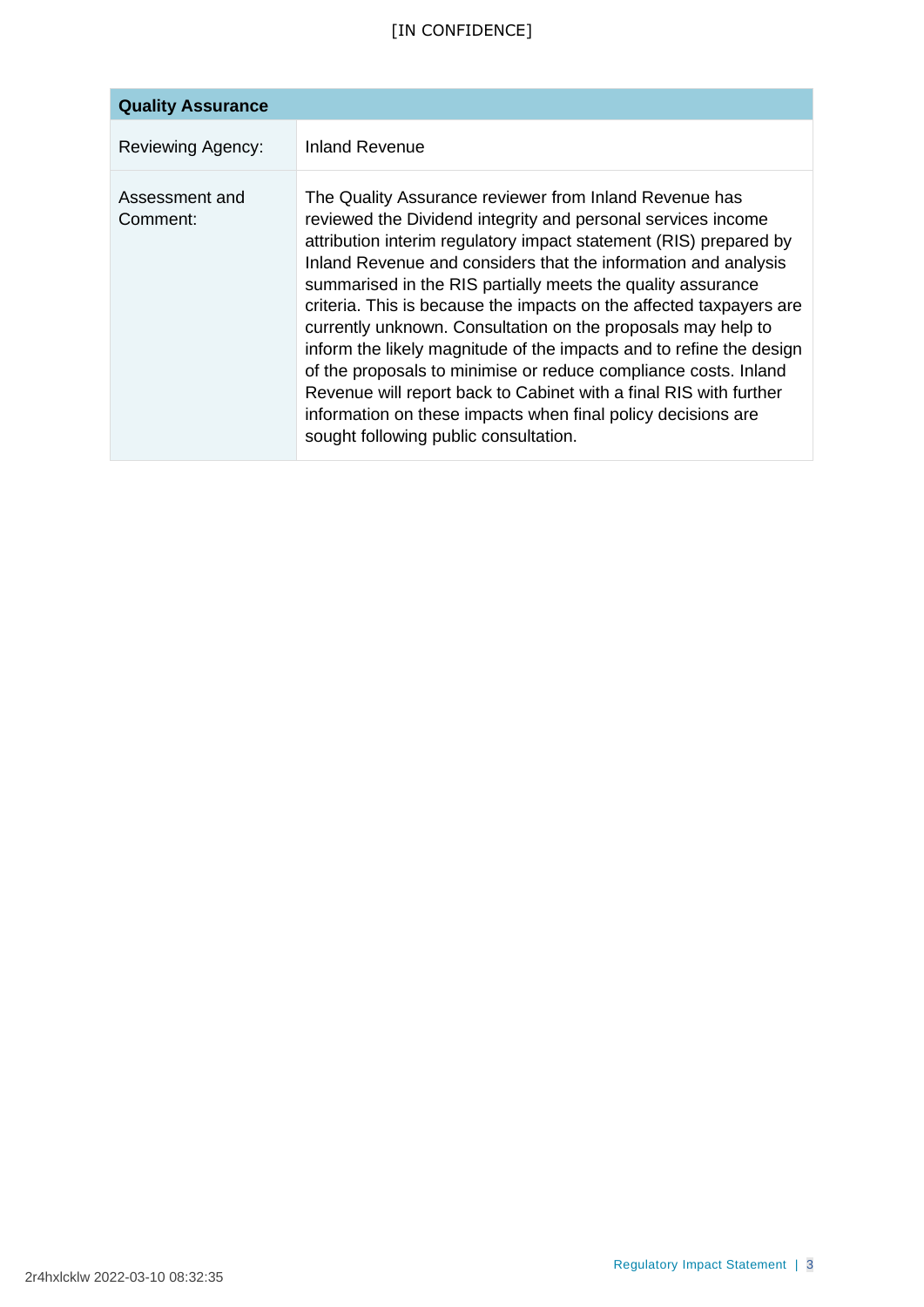# **Section 1: Diagnosing the policy problem**

### **What is the context behind the policy problem and how is the status quo expected to develop?**

- 1. The Government enacted legislation to put in place a 39% personal tax rate on income above \$180,000 from 1 April 2021. This rate is significantly higher than the trustee tax rate (33%), the top PIE tax rate (28%) and the company tax rate (28%). While there was already a difference between the company and the top PIE rate and the top personal tax rate, this difference has increased from five percentage points to 11 percentage points. Prior to the change the top personal tax rate and the trustee tax rate were the same at 33%.
- 2. Even before the introduction of the 39% rate there were concerns arising from the differences between entity and personal tax rates. The bunching of self-employed people at the pre-2021 tax thresholds in Figure 1 suggests that structures were being used by taxpayers to avoid the former top personal rate of 33% and at this time the differences between the rates was significantly less.



**Figure 1: Taxable income distribution: PAYE and non-PAYE income (2018)**

Source: The Treasury's analysis of Inland Revenue administrative data.

- 3. The greater difference between the rates provides a greater incentive for people to structure their affairs so that their personal income is derived through lower tax rate entities. It also incentivises the transfer of income from entities such as companies in ways that do not result in personal income. Returns treated as capital are therefore preferred over dividends which are taxable as personal income.
- 4. Initial information for the current year is indicating some potentially interesting behaviours among the high income population. This is indicative information only and officials note that until all of the 2022 personal income tax returns are filed, Inland Revenue does not have the full picture of what changes customers have made to their remuneration structure. Officials also note that many businesses will have experienced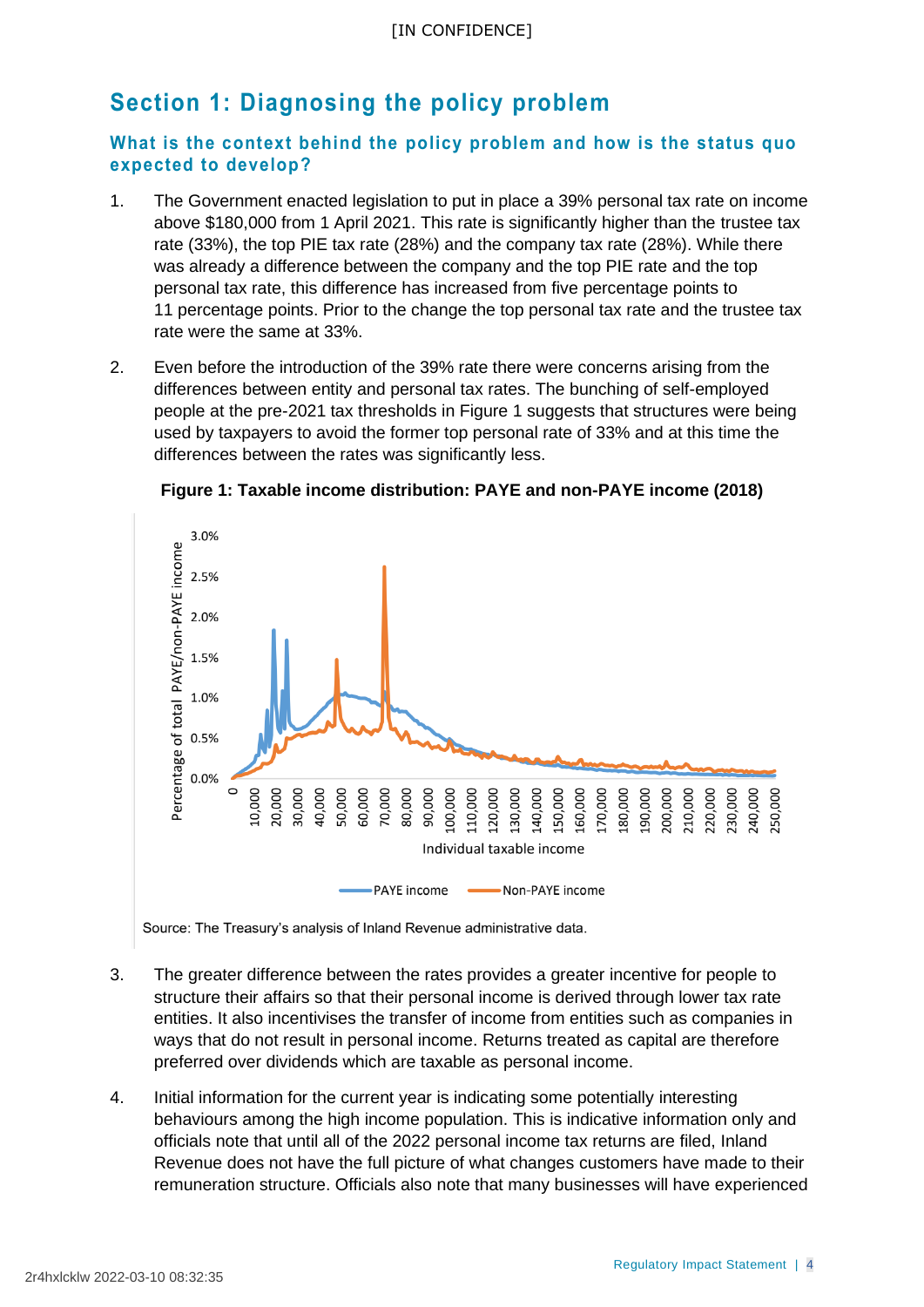a reduction in overall income as a result of COVID-19 which may have a correlation with decreased owners' remuneration.

- 5. Inland Revenue has prepared initial analysis based on filed personal income tax returns (about 60% of the analysed population have filed), PAYE and investment income returns focused on customers who meet the following criteria:
	- Individuals whose declared income exceeded \$170,000 in both the 2019 and 2020 tax years; and
	- Individuals whose declared income, or income taxed at source exceeded \$180,000 in the 2021 year.
- 6. Customers **without** an ownership/control association with their employer:

|                                      | Actual<br>31 March 2021 | <b>Estimated</b><br>31 March 2022 |                    |
|--------------------------------------|-------------------------|-----------------------------------|--------------------|
|                                      |                         |                                   | % change           |
| <b>Total employment income</b>       | \$16,979,000,000        | \$14,724,000,000                  | 13% $\downarrow$   |
| # of employment income<br>recipients | 74,500                  | 68,000                            | $9\%$ $\downarrow$ |
| Average employment<br>income         | \$228,000               | \$217,000                         | $5\%$ $\downarrow$ |

7. Customers **with** an ownership/control relationship with the employing entity:

|                                      | <b>Actual</b>           | <b>Estimated</b> |                  |
|--------------------------------------|-------------------------|------------------|------------------|
|                                      | <b>March 2021</b><br>31 | 31 March 2022    | % change         |
| <b>Total employment income</b>       | \$4,287,000,000         | \$3,656,000,000  | 15% ↓            |
| # of employment income<br>recipients | 22,500                  | 22,000           | $2\% \downarrow$ |
| Average employment income            | \$191,000               | \$166,000        | 13% ⊥            |

- 8. In an ordinary arm-length situation officials wouldn't expect an employee's income to decrease (except to the extent, in the current environment, that they are impacted by COVID-19). Based on the data above, high-income employees who are not associated with their employer have shown a 5% decrease in their average income. In comparison those employees who own/control their employer (that is, are a director or shareholder of the employer entity) have shown a 13% decrease in their average incomes that takes them to an average income below the \$180,000 threshold for the 39% personal tax rate.
- 9. Since November 2020 the target population have formed 10,633 new companies, 2,630 new trusts and 362 new partnerships. This is a 28% increase in the volume of new entities established by this population from the prior 12 month period. This combined with the estimated movements in income is causing concern that structures may be being used to reduce incomes below \$180,000.

10. s 6(c)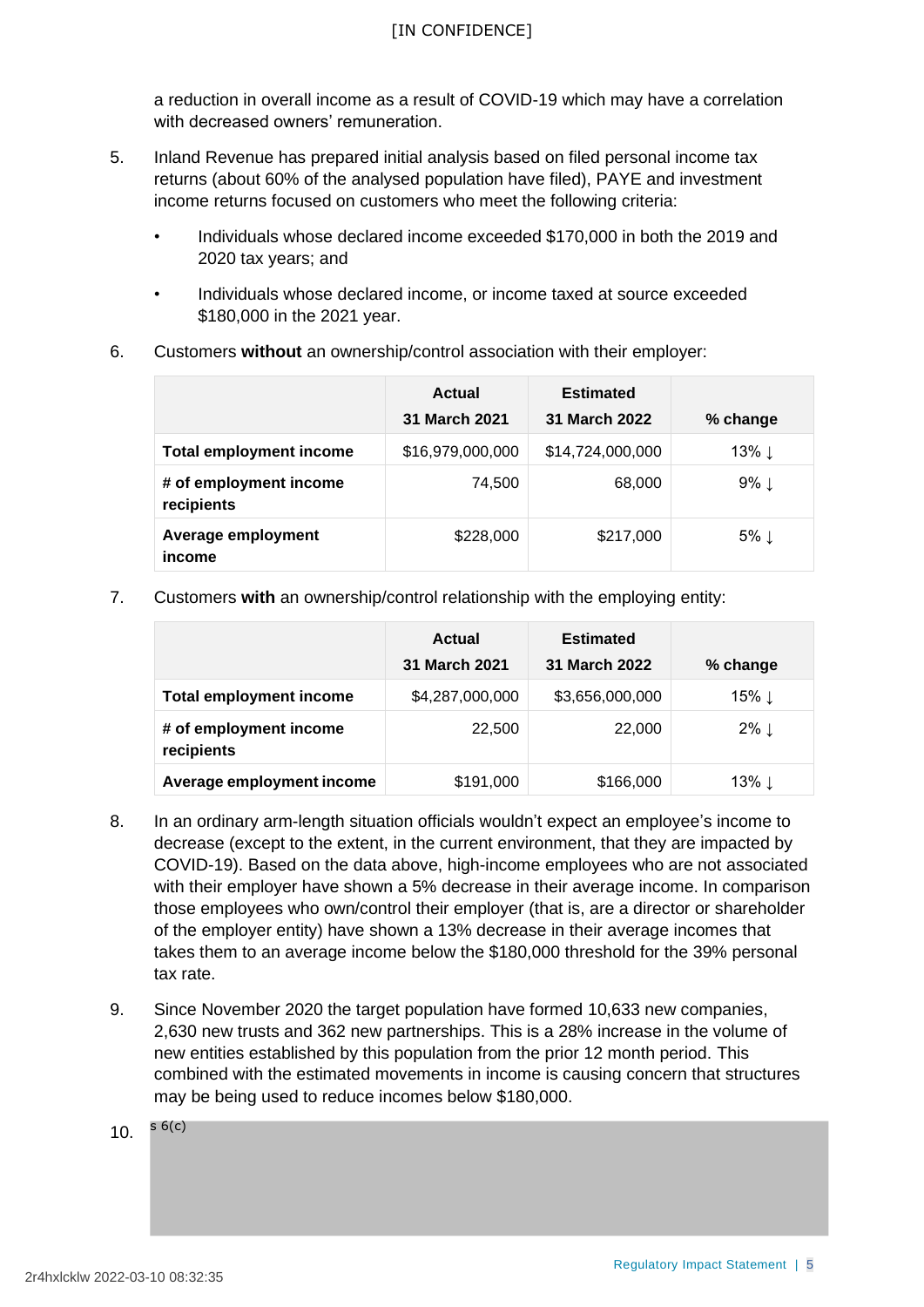- 11. There are also some specific rules such as the personal services attribution rules that are intended to prevent people from diverting their personal income to lower tax rate entities. The personal services attribution rule is very narrowly framed and effectively only captures situations that are similar to direct employment with one buyer and one seller of services that the seller personally performs.
- 12. Without further action to support the integrity of the 39% personal tax rate it is expected that structuring would increase. The Government has attempted to reduce this risk by announcing that further integrity measures would be adopted if structuring was observed.

### **What is the policy problem or opportunity?**

- 13. Structuring activity resulting in people avoiding the 39% rate would cause the revenue generated by the rate change to be less than forecast impacting on the Government's ability to fund its activities. This has non-monetary impacts as well, such as eroding public confidence in the tax system and voluntary compliance. This would have a negative impact on tax integrity.
- 14. Where people structure their affairs so that they derive income through lower tax rate entities, rather than as personal income, this can also have a negative impact on the effectiveness of a range of other regimes such as Child Support, Working for Families tax credits and student loans/allowances. All of these regimes rely on the accuracy of the measurement of personal income.
- 15. s 6(c)
- 16. Measures that successfully support the application of the 39% personal tax rate would support the integrity of the tax system as a whole as well as protect Government revenue and help to ensure the accuracy of personal income calculations.
- 17. As noted in the context section, the Government has previously warned that changes will be made to prevent structuring to avoid the 39% rate if evidence of such structuring is observed. Failing to make such changes would be likely to encourage further people considering structuring activities.

# **What objectives are sought in relation to the policy problem?**

- 18. There are three objectives sought in relation to the issues discussed:
	- **An integrity objective:** The Government is seeking to minimise opportunities for structuring activity with the purpose of avoiding the top personal tax rate of 39% or the second-highest personal tax rate of 33%.
	- **A revenue objective:** The ability to continue to face the challenges of COVID-19 and to support the New Zealand economy as it recovers from the pandemic will depend on a strong tax base. The Government is seeking to ensure the continuity of tax revenue streams by ensuring that massive revenue leakage is not occurring as a result of the current tax settings.
	- **A distributional objective:** The motivation for the recent introduction of the 39% top personal income tax rate was to raise extra revenue in a way that is progressive and does not increase the tax burden on low to middle income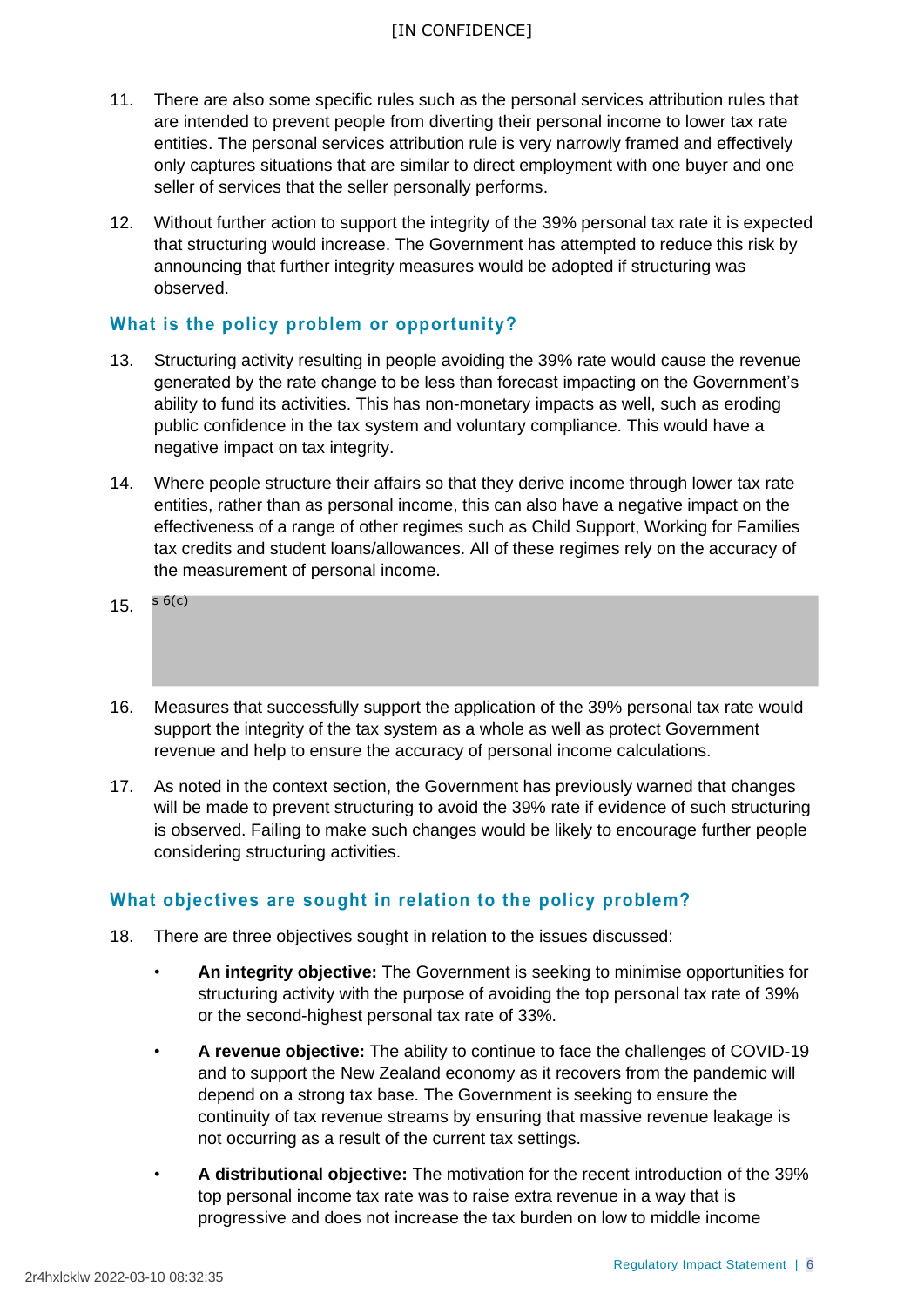### [IN CONFIDENCE]

earners. The Government intends that any integrity measures to support the 39% rate will be broadly consistent with this objective and with current tax policy settings, including the current rates of income tax.

19. The analysis will focus on how well each proposed option meets these **integrity**, **revenue** and **distributional** objectives by applying tax policy criteria which provide an analytical framework to assess strengths and weaknesses of individual options.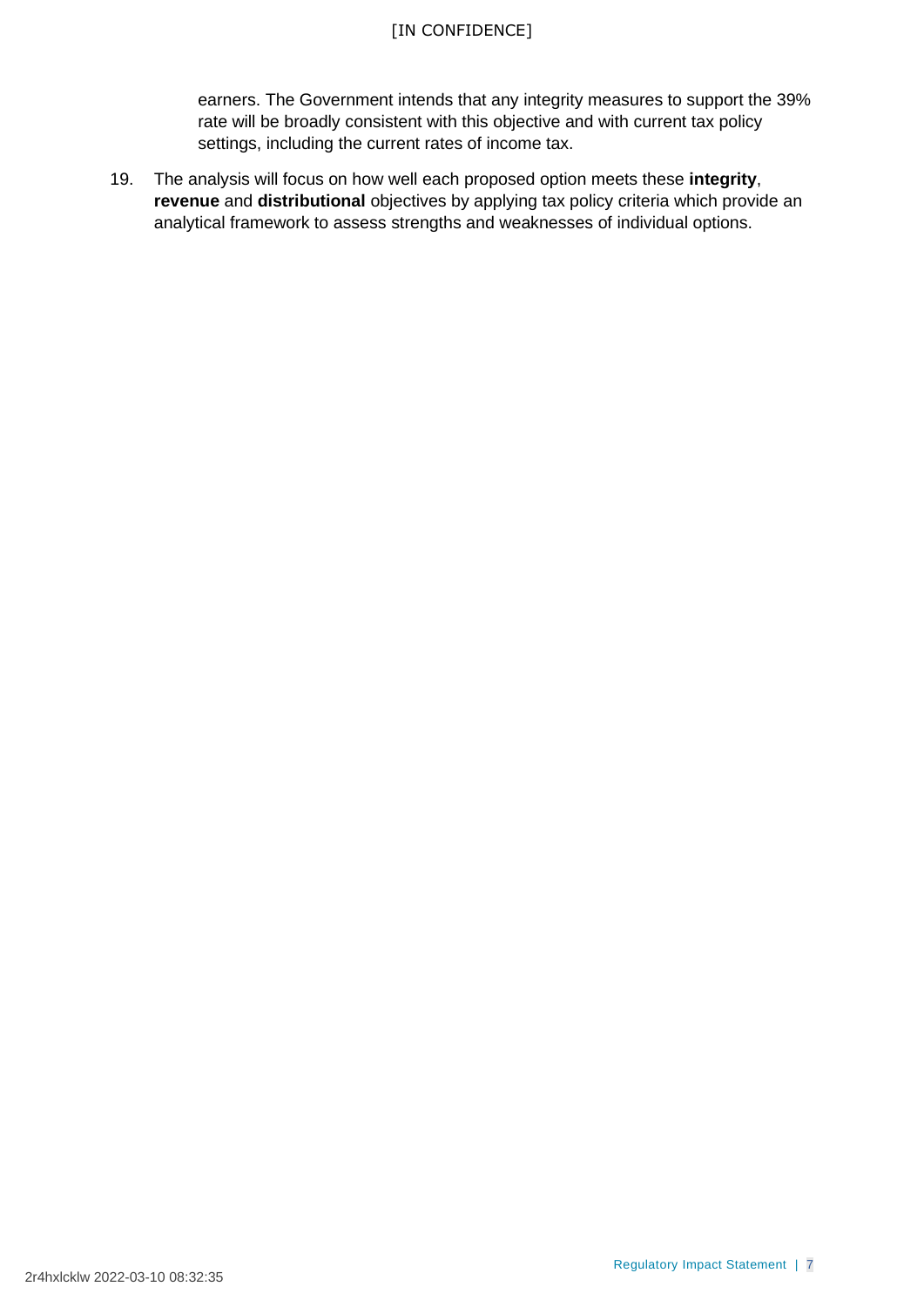# **Section 2: Deciding upon an option to address the policy problem**

#### **What criteria will be used to compare options to the status quo?**

- 20. **Efficiency:** The options should minimise the excess burden of economic efficiency cost of the tax system (that is, the cost of raising tax from New Zealanders which is over and above the tax revenue actually raised). This ensures that tax is doing as little as possible to distort labour supply, savings and investment, and entity decisions.
- 21. **Equity:** The options should ensure taxpayers with similar levels of income pay similar levels of tax (horizontal equity) and that taxpayers on higher incomes pay higher levels of the income tax in a way that reflects the Government's objectives of increasing the progressivity of the tax system (vertical equity).
- 22. **Complexity:** The options should minimise the introduction of complexity as much as possible. Generally, complexity should be minimised so that tax laws are easy to comply with and difficult not to. This encourages voluntary compliance over time, which benefits both the tax take as well as paying tax at rates intended by the Government.
- 23. **Integrity:** The options should maintain protection against taxpayers using other vehicles taxed at lower rates to avoid the 33% or 39% rate. Integrity in the tax system ensures that taxpayers cannot access methods or vehicles to avoid paying tax at rates applicable to them given their economic circumstances. This also leads to greater collection of tax revenues, as well as high income individuals paying the correct amount of tax without being able to successfully engage in avoidance behaviour. This improves the fairness of the tax system and is an important factor that supports voluntary compliance.
- 24. **Revenue raised:** The options should be effective at preventing revenue leakage arising from avoidance behaviour. Using this criterion is important to ensure the primary function of tax collection is achieved by the policy settings.
- 25. In the context of integrity measures to support the 39% rate, any measures that would meet the equity, integrity and revenue criteria are likely to come at the cost of reduced efficiency and increased complexity. This is mostly because such measures tend to be complex by their nature, and therefore are likely to increase taxpayers' compliance costs and, potentially, Inland Revenue's administration costs. The integrity and equity criteria have the highest weighting, with both the efficiency and complexity criteria having a lower priority or weighting.

#### **What scope will options be considered within?**

- 26. The scope of policy options under consideration in this Impact Statement include dividend integrity and income attribution measures relating to the use of entities (and, in particular, closely-held companies) by relatively high income individuals.
- 27. The Government has ruled out aligning the top personal income tax rate with the company and trustee tax rates or introducing a capital gains tax. Instead, the Government has directed officials to work on integrity measures that focus on mechanisms that divert the income of a taxpayer on the 33% or 39% rate through channels that allow it to be taxed at a lower rate.
- 28. Inland Revenue will be receiving more specific information from trustees for the 2021–22 and later income years under provisions in the recently enacted amendments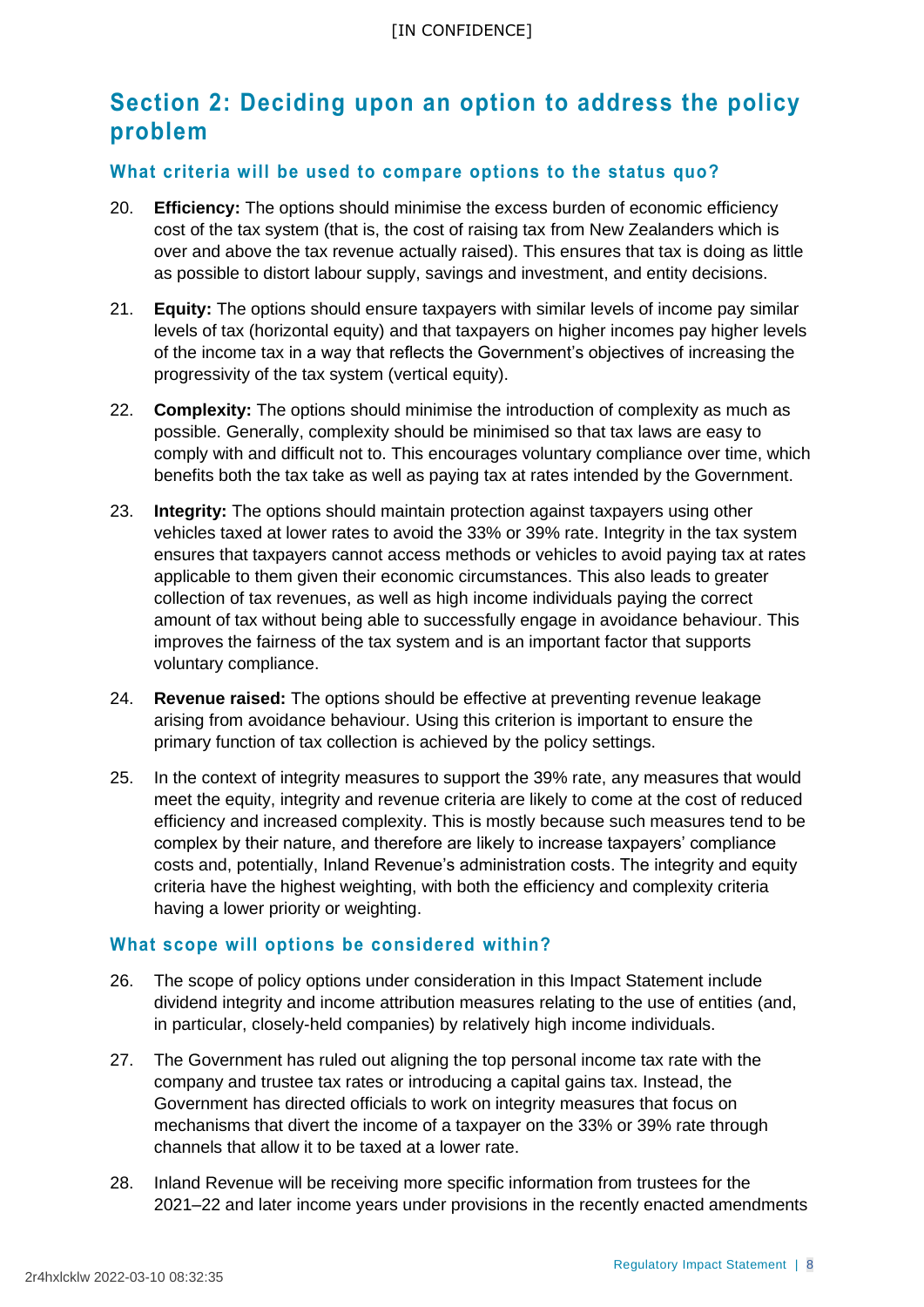to the personal income tax rate legislation. This additional information could help inform in more detail how trusts are used and what measures could be considered to prevent under-taxation from the use of trusts. For this reason, the work on trust integrity measures has been deferred until the additional information has been received. It has also been publicly stated that officials would consider any potential changes to the taxation of trusts based on the new information. Consequently, this Impact Statement does not consider these issues.

29. Relevant experience from other countries has been considered in defining the scope of the policy options for consideration. In particular, officials have studied the experience of other tax administrations with their rules governing sales of shares and shareholder loans.

# **What options are being considered?**

**Option One – Status quo**

30. This option involves continuing with the current rules and tax compliance activity. The problem definition section explains the issues this creates and how they are likely to worsen over time. It fails to achieve the Government's integrity and revenue objectives. It retains the distributional and progressivity outcomes resulting from the current tax settings.

**Option Two – Increased compliance activity**

- 31. Non-regulatory options to address the problems identified include increased enforcement activity by Inland Revenue, including more guidance to taxpayers and education on what specific activities or behaviours Inland Revenue considers objectionable and will take action against where these are identified. However, these options have significant limitations, namely that they are heavily reliant on the general anti-avoidance rule and on increased operational resourcing for Inland Revenue.
- 32. Reliance on the general anti-avoidance rule requires that the arrangement in question has an evident purpose or effect of tax avoidance. The facts of each situation must be looked at individually and it is not always obvious whether arrangements have such a purpose or effect. It can therefore be time consuming and resource intensive to prove there is an evident purpose or effect of tax avoidance. <sup>s 6(c)</sup>

Inland Revenue's general experience has been that, when there is a specific and identifiable situation where avoidance is a concern, it is usually better to have a specific rule that addresses the concern than it is to rely on the general anti-avoidance rule.

33. Further, the policy concerns in relation to share sales and derivation of personal services income through companies are not restricted to arrangements with a purpose of tax avoidance. Therefore, to more effectively address the integrity and distributional issues and provide taxpayers and Inland Revenue with certainty, it is preferable to have specific integrity measures rather than rely on the general anti-avoidance rule.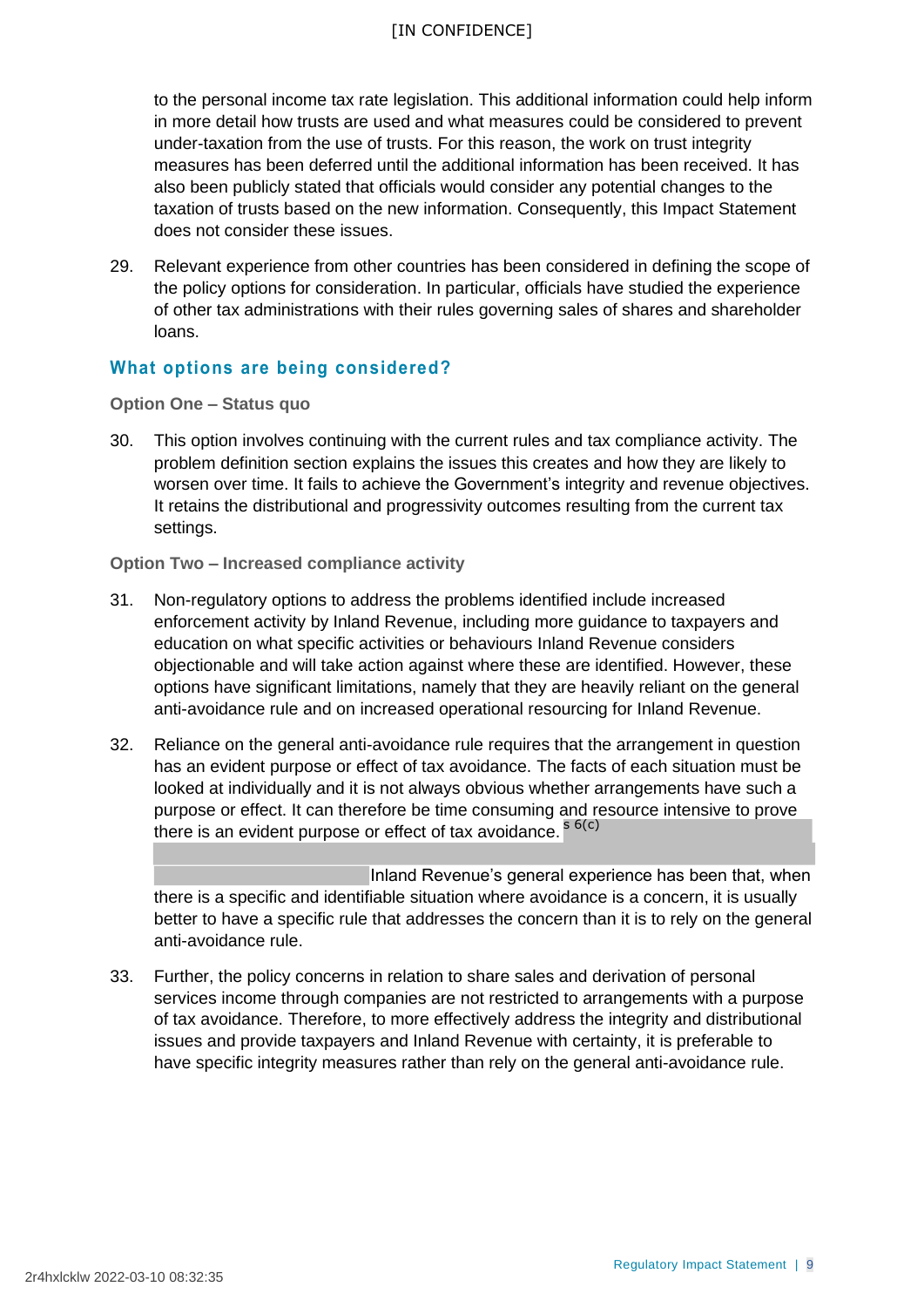**Option Three – Package of integrity measures**

- 34. This option comprises dividend integrity measures and changes to the personal services attribution rule, including:
	- Treating any sale of shares in a company by the controlling shareholder as giving rise to a dividend to the shareholder, to the extent that the company (and its subsidiaries) has retained earnings.
	- Requiring companies to maintain a record of their available subscribed capital and net capital gains, so that these amounts can be more easily and accurately calculated. This would in turn enable accurate calculation of the dividend amount arising on a share cancellation or liquidation of the company.
	- Broadening the scope of the personal services attribution rule, so that instead of narrowly targeting taxpayers who are similar to employees, the rule captures a wider array of scenarios where an individual may use an entity associated with them (such as a company or a trust) as a conduit for selling their personal services to one or more customers. The rule currently applies in narrowly defined circumstances when income from "personal services" performed by an individual is earned through an associated entity. The rule attributes the income from personal services to the individual who performs the services, thus ensuring that the income is taxed at the individual's marginal rate of personal income tax, rather than at the company rate of 28% or the trustee rate of 33%.
- 35. This option would be an improvement over the status quo in relation to each of the integrity, revenue and distributional objectives. However, it would increase taxpayers' compliance costs and the complexity of the tax rules, and key private sector stakeholders (including the affected taxpayers and their advisors) are likely to not support this option.
- 36. The impacts of this option will be direct. No obvious flow-on effects have been identified to date, although consultation may help to identify any flow-on effects.
- 37. The effects of the share sales proposal will, on an individual taxpayer basis, largely be one-off, as the proposal will only apply when a taxpayer who is a controlling shareholder of a closely-held company sells shares in the company, which for most of these taxpayers will not be a frequent occurrence.
- 38. The frequency or recurrence of the impacts of the proposal to require taxpayers to keep records of available subscribed capital and net capital gains will depend on the final design of the proposal. In any case, taxpayers already need to account for the transactions that give rise to available subscribed capital and available capital distribution movements in their financial records. Any requirements to report these movements or to retain records of them is likely to be minor going forwards although some work might need to be done to establish the starting position. If taxpayers are required to file memorandum accounts of available subscribed capital and net capital gain amounts with Inland Revenue on an annual basis (similar to the existing requirement to file imputation credit accounts annually), then the effects of the proposal will have a small recurring element although this may be able to be automated by accounting software providers. If taxpayers are merely required to maintain a record of these amounts and retain any documentation that supports the entries in the accounts, then the impact for most taxpayers would be minimal.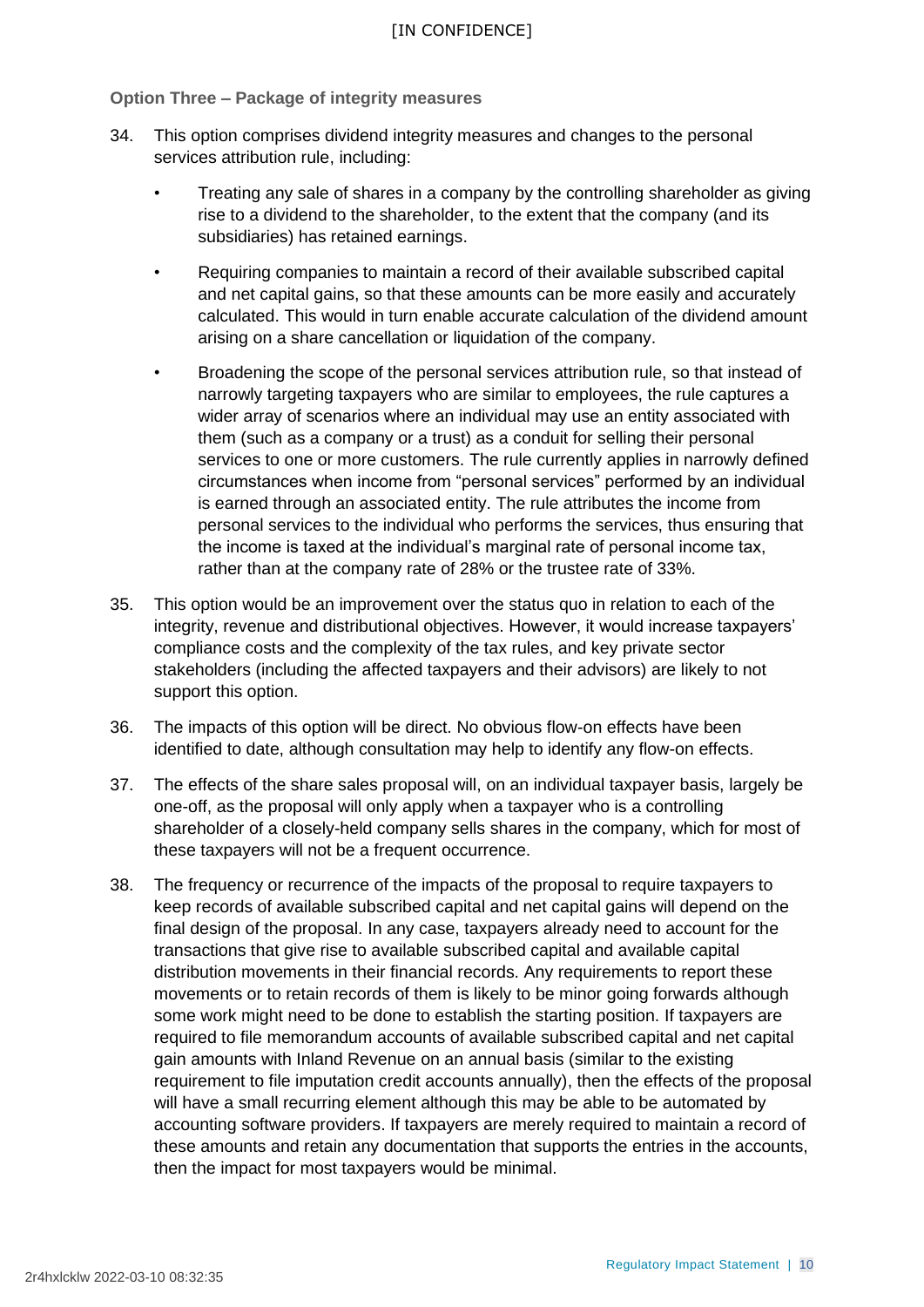### [IN CONFIDENCE]

- 39. The effects of the personal services attribution proposals will be recurring or ongoing over time, in that the affected taxpayers will have to attribute income earned through an associated entity from personal services and will need to include the attributed income in their personal income tax returns each year. In addition, more taxpayers would need to consider whether they were impacted by the rules if they were widened as proposed.
- 40. The magnitude of the impacts is at this stage unknown, although officials would expect the impacts for most affected taxpayers to be relatively minor. The threshold rules would be specific so it should be relatively easy to determine, based on the facts, whether the rules apply. Despite this a number of taxpayers would be likely to seek tax advice if they were concerned that they may be caught by the rules. Consultation on the proposals may help to inform the likely magnitude of the impacts and to refine the design of the proposals to minimise or reduce compliance costs.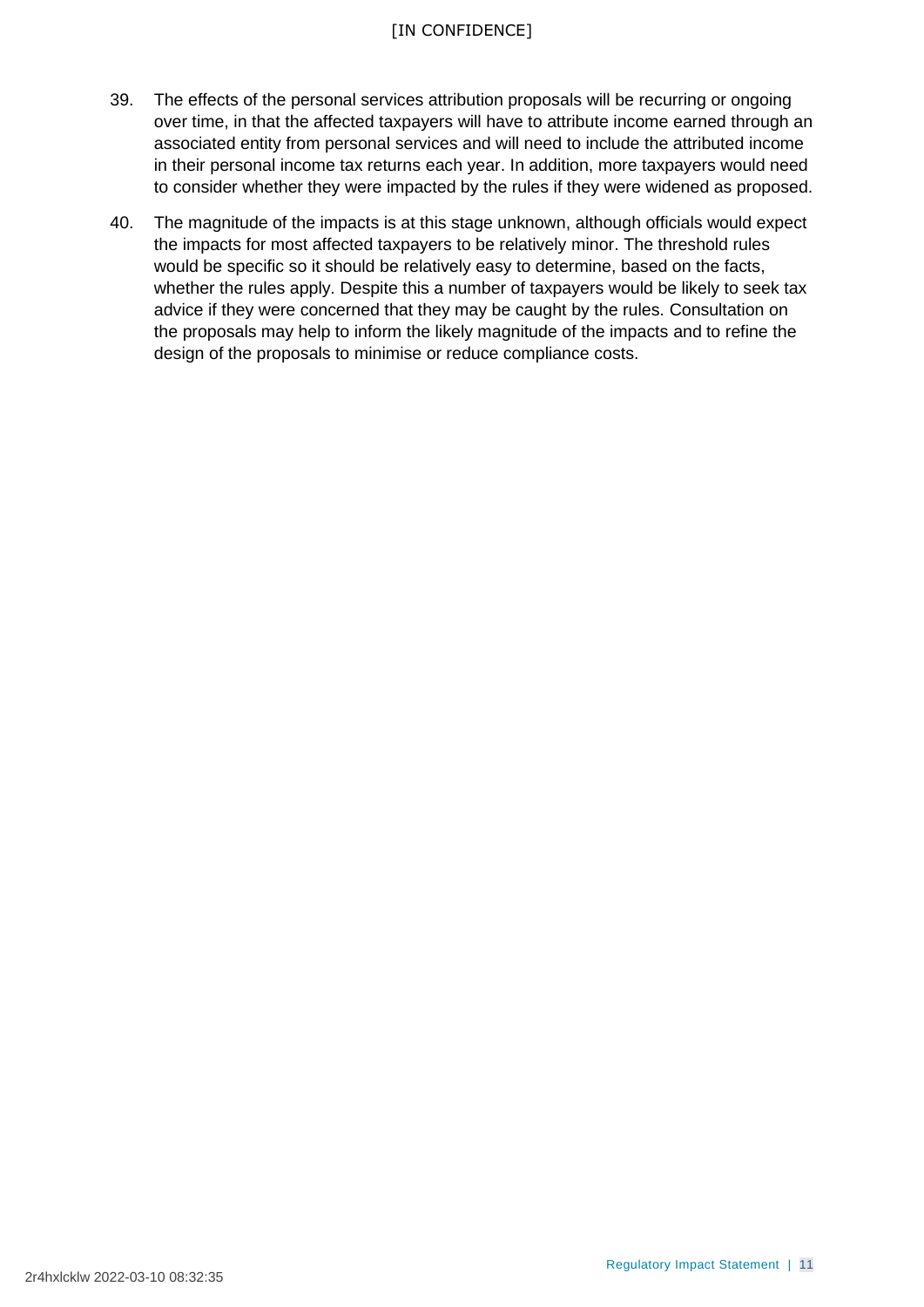# **How do the options compare to the status quo/counterfactual?**

|                       | <b>Option One -Status Quo</b> | <b>Option Two - Increased compliance</b><br>activity                                                              | <b>Option Three - Package of integrity</b><br>measures                               |
|-----------------------|-------------------------------|-------------------------------------------------------------------------------------------------------------------|--------------------------------------------------------------------------------------|
| <b>Efficiency</b>     | $\Omega$                      | Reduces distortions created by differing<br>tax rates but increases resourcing<br>requirements for Inland Revenue | Reduces distortions created by differing<br>tax rates but increases compliance costs |
| <b>Equity</b>         | 0                             | Improves vertical and horizontal equity                                                                           | Improves vertical and horizontal equity                                              |
| <b>Complexity</b>     | 0                             | 0                                                                                                                 | Integrity measures are complex                                                       |
| <b>Integrity</b>      | 0                             | Increased disincentives for avoidance                                                                             | Reduced structuring incentives for<br>avoidance                                      |
| <b>Revenue raised</b> | $\Omega$                      | Raises some revenue                                                                                               | Raises some revenue                                                                  |
| Overall<br>assessment | 0                             | + but concerns over ability to<br>implement due to increased specialist<br>resourcing requirements                |                                                                                      |

| Key     |                                                               |
|---------|---------------------------------------------------------------|
| $^{++}$ | much better than doing nothing/the status quo/counterfactual  |
| ٠       | better than doing nothing/the status quo/counterfactual       |
| 0       | about the same as doing nothing/the status quo/counterfactual |
|         | worse than doing nothing/the status quo/counterfactual        |
|         | much worse than doing nothing/the status quo/counterfactual   |
|         |                                                               |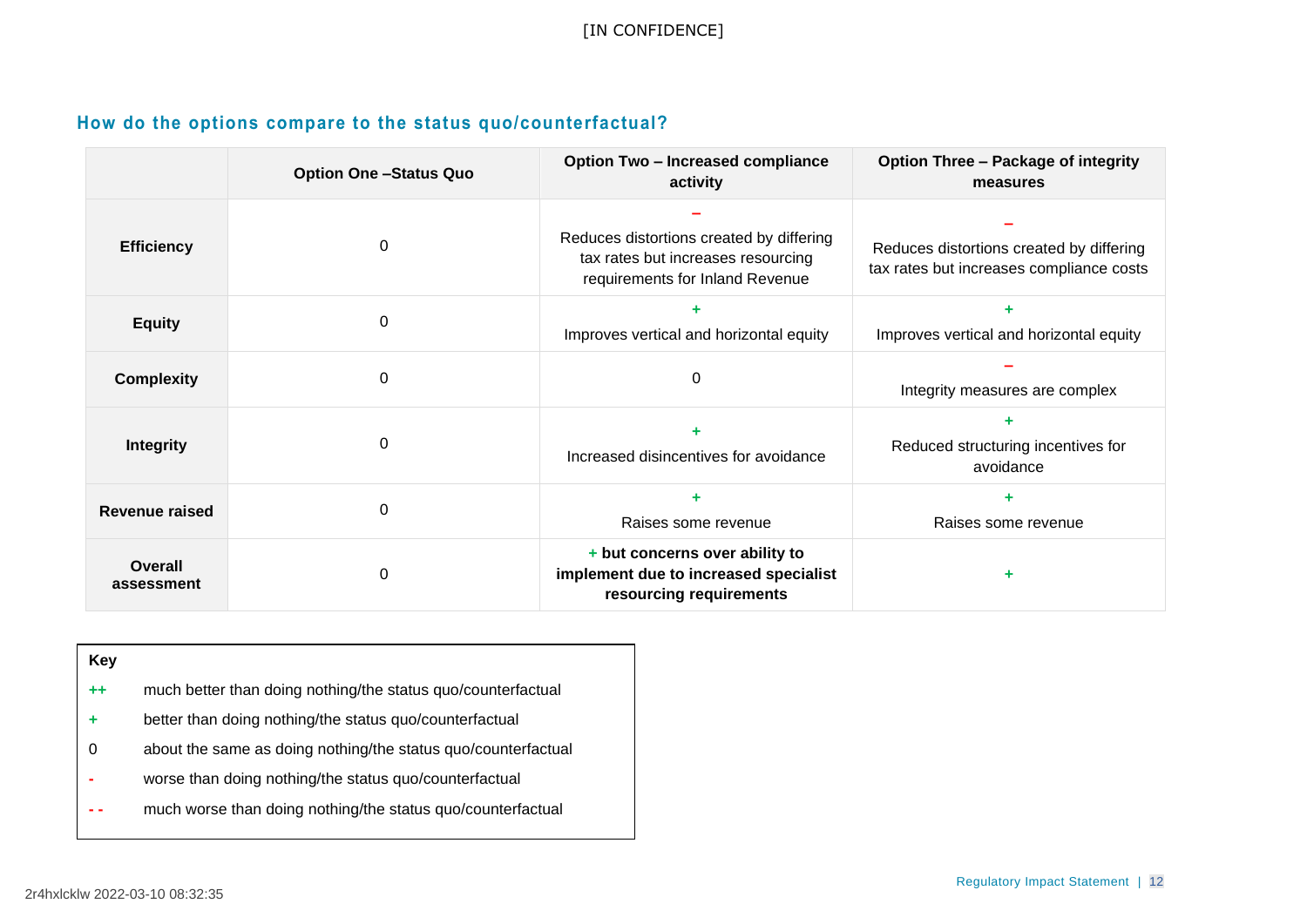# **What option is likely to best address the problem, meet the policy objectives, and deliver the highest net benefits?**

41. Inland Revenue considers introducing a package of integrity measures (option three) to be a more desirable option than the status quo or option two. Option three is an improvement over the status quo in relation to the integrity, equity and revenue criteria, but is worse than the status quo on the efficiency and complexity criteria which have a lower weighting than the other three criteria. Option three is also preferred to option two as there are concerns over the practical ability to implement option two. Inland Revenue concludes that option three is better than the status quo because it better meets the Government's integrity, distributional and revenue objectives.

| <b>Affected groups</b>                                                                                                                                                                                                                                                                                                         | <b>Comment</b>                                                                                                                                                                                             | <b>Impact</b> | <b>Evidence</b><br><b>Certainty</b> |
|--------------------------------------------------------------------------------------------------------------------------------------------------------------------------------------------------------------------------------------------------------------------------------------------------------------------------------|------------------------------------------------------------------------------------------------------------------------------------------------------------------------------------------------------------|---------------|-------------------------------------|
| Additional costs of the preferred option compared to taking no action                                                                                                                                                                                                                                                          |                                                                                                                                                                                                            |               |                                     |
| Regulated groups<br>Self-employed persons and<br>shareholders of closely held<br>companies earning more<br>than \$70,000 per annum for<br>the personal services<br>attribution and share sales<br>measures. All companies for<br>the available subscribed<br>capital and available capital<br>distribution amount<br>measures. | Increased complexity<br>and compliance costs<br>(some ongoing, some<br>one-off)<br>Higher tax liabilities<br>(ongoing)                                                                                     | Low           | Low                                 |
| Regulators<br><b>Inland Revenue</b>                                                                                                                                                                                                                                                                                            | Some increase in<br>administration costs<br>associated with updating<br>guidance and educating<br>taxpayers (largely one-<br>off, some ongoing costs<br>in educating taxpayers<br>and enforcing the rules) | Low           | High                                |
| Others (eg, wider govt,<br>consumers, etc.)                                                                                                                                                                                                                                                                                    | N/A                                                                                                                                                                                                        | N/A           | N/A                                 |
| <b>Total monetised costs</b>                                                                                                                                                                                                                                                                                                   |                                                                                                                                                                                                            |               |                                     |
| <b>Non-monetised costs</b>                                                                                                                                                                                                                                                                                                     |                                                                                                                                                                                                            | Low           |                                     |
| Additional benefits of the preferred option compared to taking no action                                                                                                                                                                                                                                                       |                                                                                                                                                                                                            |               |                                     |
| Regulated groups                                                                                                                                                                                                                                                                                                               | N/A                                                                                                                                                                                                        | N/A           | N/A                                 |
| Regulators                                                                                                                                                                                                                                                                                                                     | Some reduction in<br>administration costs<br>associated with<br>taxpayers keeping better<br>records of available<br>subscribed capital and<br>net capital gains                                            | Low           | Medium                              |

# **What are the marginal costs and benefits of the option?**

(ongoing)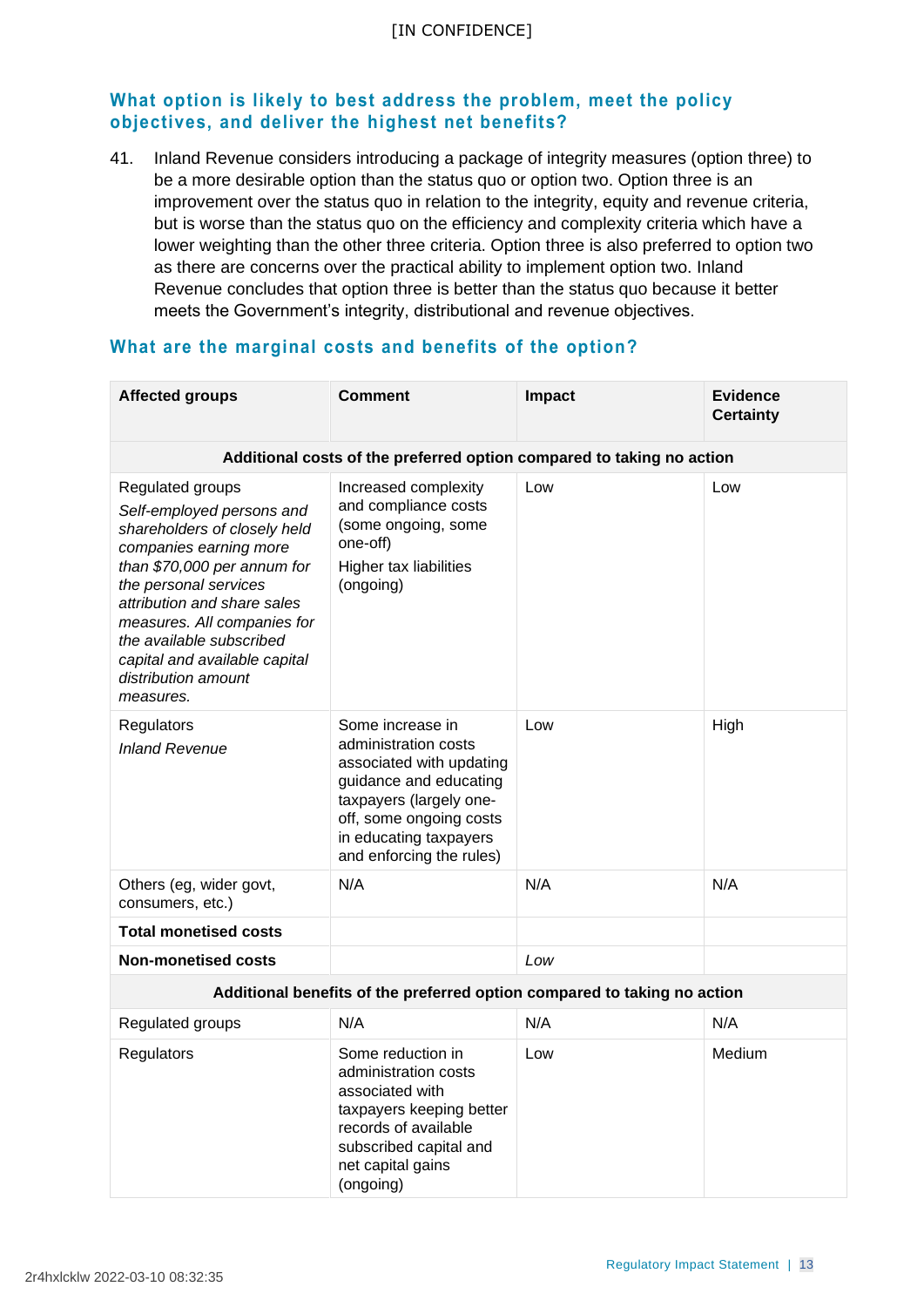|                                 | Improved information<br>flows about taxpayer's<br>income and more<br>accurate calculations of<br>social policy<br>entitlements and<br>obligations                          |        |     |
|---------------------------------|----------------------------------------------------------------------------------------------------------------------------------------------------------------------------|--------|-----|
| <b>Others</b>                   | Increased Crown tax<br>revenues (ongoing)<br>Improved horizontal and<br>vertical equity and<br>perceptions of the<br>integrity and fairness of<br>the tax system (ongoing) | Medium | Low |
| <b>Total monetised benefits</b> |                                                                                                                                                                            |        |     |
| <b>Non-monetised benefits</b>   |                                                                                                                                                                            | Medium |     |

- 42. The costs and benefits are dependent on the policy proposals that are proceeded with following the consultation process. The basic assessment of costs and benefits above is based on the suggested proposals in the discussion document and will be updated following consultation.
- 43. The costs in relation to determining the application of the share sale changes and the personal services attribution rule changes proposed are treated as being low on the basis that specific rules and thresholds would apply. The clarity of the rules is important to reduce costs that would be incurred determining whether the rules apply.
- 44. The assessment of costs in relation to the available subscribed capital and the available capital distribution amount reporting proposals as being low is based on the understanding that companies will be accounting for the transactions already and are required to determine whether any gains or losses are capital or revenue already.
- 45. MBIE has expressed concern that the proposed changes could put off investors from investing in start-up companies. Inland Revenue officials consider that this risk is limited due to the proposed share sale changes being limited to controlling interests. Start-up companies also tend to make losses initially so there is less likelihood that there will be much of any early sale price that represents retained earnings.